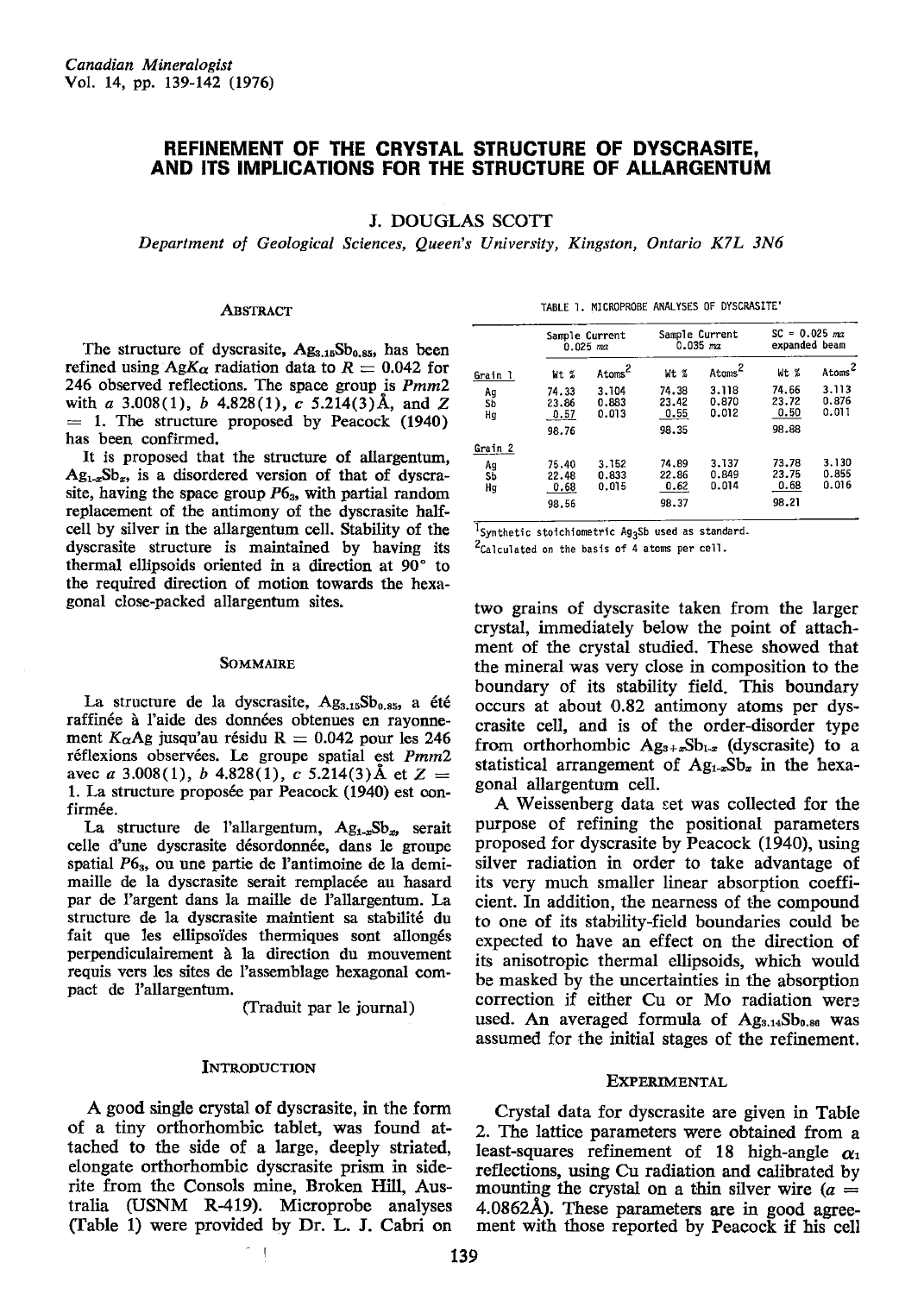| Formula          | $Ag_{3.15}Sb_{0.85}$                                 | $D_{meas}$                                            | 9.712(8) $g/cm^3$                                |
|------------------|------------------------------------------------------|-------------------------------------------------------|--------------------------------------------------|
| Unit Cell        | $a = 3.008(1)$ Å<br>$b = 4.828(1)$<br>$a = 5.214(3)$ | $P_{\text{calc}}$<br>λ(AqKα)<br>μ <sub>ο</sub> (AgKα) | 9.720 $g/cm^3$<br>$0.56083$ Å<br>137.3 $cm^{-1}$ |
| Space Group<br>z | $Pmn2$ $(c_{2n}^1)$                                  | μ <sub>ο</sub> (CuKα)                                 | 2235 $cm^{-1}$                                   |

|  |  |  | TABLE 3. CRYSTAL DIMENSIONS USED FOR ABSORPTION CORRECTION |
|--|--|--|------------------------------------------------------------|

| Face             | Distance from Common Origin (cm)            |
|------------------|---------------------------------------------|
| 100              | 0.0088                                      |
| $\overline{1}00$ | 0.0088                                      |
| 001              | 0.0050                                      |
| $0\overline{1}$  | 0.0034                                      |
| $00\overline{1}$ | 0.0050                                      |
| 010              | 0.0084                                      |
|                  | Crystal Volume = $0.002294$ mm <sup>3</sup> |
|                  |                                             |

is transformed into the conventional setting (100/001/010).

Weissenberg photographs of levels 0&/ through 5kl were taken on a Stoe integrating camera using Pd-filtered AgK $\alpha$  radiation. The crystal was then remounted about the  $c$  axis and interscale levels  $hk0$  through  $hk3$  were collected. The various films were read on a split-beam densitometer and the raw intensities corrected for Lorentz and polarization effects. Absorption corrections were calculated using the crystal dimensions given in Table 3 and an  $8\times12\times12$ Gaussian grid. Maximum and minimum values of this correction with Ag radiation were O.37 and 0.L8, as opposed to a range spanning four orders of magnitude for Cu radiation. Equivalent reflections on all films were averaged  $(R=$ 0.023(5) for all levels) and the data set was placed on an approximate absolute scale by Wilson's method. Unobserved reflections were given an arbitrary intensity value of half the local transmittance of the film at the reflecting position and were included in all correction procedures, but were coded as less-than and not included in the refinement.

### REFINEMENT

A Patterson synthesis clearly showed that the structure proposed by Peacock (1940) was es-

TABLE 2. CRYSTAL DATA FOR DYSCRASITE sentially correct. Since it was known from the microprobe analysis that the Sb site was partially occupied by Ag, the origin was fixed by placing a fully-occupied Ag(1) at  $\frac{1}{2}$ , 0,  $\frac{1}{2}$  rather than using Peacock's proposed origin of Sb at 0, 0, 0. The neutral-atom scattering factors for Ag and Sb (Cromer & Mann 1968), corrected for anomalous dispersion, were used in the fullmatrix program RFINE (Finger 1969),

> The z parameters of all atoms except  $Ag(1)$ were refined with isotropic temperature factors, and converged in four cycles to an R of 0.079. Four further cycles with anisotropic temperature factors reduced  $R$  to 0.048. After all other parameters had converged, three further cycles were run, in which the occupancy parameters were allowed to vary. The final value for the Sb site was 0.849(6) Sb and 0.151 Ag; the three Ag sites all gave values in the range 1.000(8) and are assumed to be fully occupied by silver. No significant peaks were observed in the final difference map; thus the small amount of mercury shown in the analysis could'not be assigned to a particular site. The final  $R$  value for all observed reflections was 0.042 and the standard deviation of an observation of unit weight was 0.25. Fractional atomic coordinates and anisotropic temperature factors are given in Table 4, and the interatomic distances in Table 5. The table containing observed and calculated structure factors has been deposited with the National Science Library.\*

### **DISCUSSION**

The structure proposed for dyscrasite by Burkhardt & Schubert (1959) is in fact incorrect, as has already been suggested by the electron diffraction work of Seng-jung & Pinsker (1960). It is now clear that dyscrasite is not isostructural with  $\beta$ Cu<sub>a</sub>Ti, as the doubled a axis required for this structure was not found on longstructure proposed by Peacock (1940) is there-

TABLE 4. ATOMIC COORDINATES AND THERMAL PARAMETERS FOR DYSCRASITE\*

|                               |                              | .          |                                                     |                                        |                                    |                                    |                                   |                                     |                                      |                                  |                         |
|-------------------------------|------------------------------|------------|-----------------------------------------------------|----------------------------------------|------------------------------------|------------------------------------|-----------------------------------|-------------------------------------|--------------------------------------|----------------------------------|-------------------------|
| Atom                          |                              |            |                                                     | $B$ (equiv) $(\hat{A}^2)$              | **<br>β1                           | 822                                | β۹۰<br>ن ر                        | RNSD $a^2$                          | rmsd <i>d</i>                        | $RMSD$ $c$                       | $+ +$<br>ï٨             |
| SЬT<br>Ag(1<br>Ag (2<br>Ag(3) | 12<br>, .<br>$\overline{12}$ | 1/2<br>1/2 | $-0.02488(43)$<br>1/2<br>0.64808(52)<br>0.16016(52) | .09(5)<br>1.96(7)<br>0.96(5)<br>.71(5) | 377(6)<br>836(7<br>168(4<br>910(7) | 88(3)<br>275(4)<br>146(3)<br>63(3) | 99(4)<br>27(5)<br>84(9)<br>115(9) | 131 (7<br>196(6,<br>88 (6<br>204(4) | 02(3)<br>180(6)<br>131 (6)<br>126 (7 | 117(5)<br>61(4)<br>106(3<br>86(3 | 0.130<br>0.097<br>0.034 |

\*Standard deviations (in parentheses) refer to the last decimal places.<br>\*\*Anisotropic thermal parameters X 10\*, 8<sub>12</sub> = B<sub>13</sub> = 823 = 0.<br>#Root mean square deviation (Å) parallel to the cell edge given X 10<sup>3</sup>.<br>+Dccupancy =

<sup>\*</sup>This table has been deposited with the Depository of Unpublished Data. Copies may be obtained on request to: Depository of Unpublished Data, National Science Library, National Research Council of Canada, Ottawa, Ontario, Canada.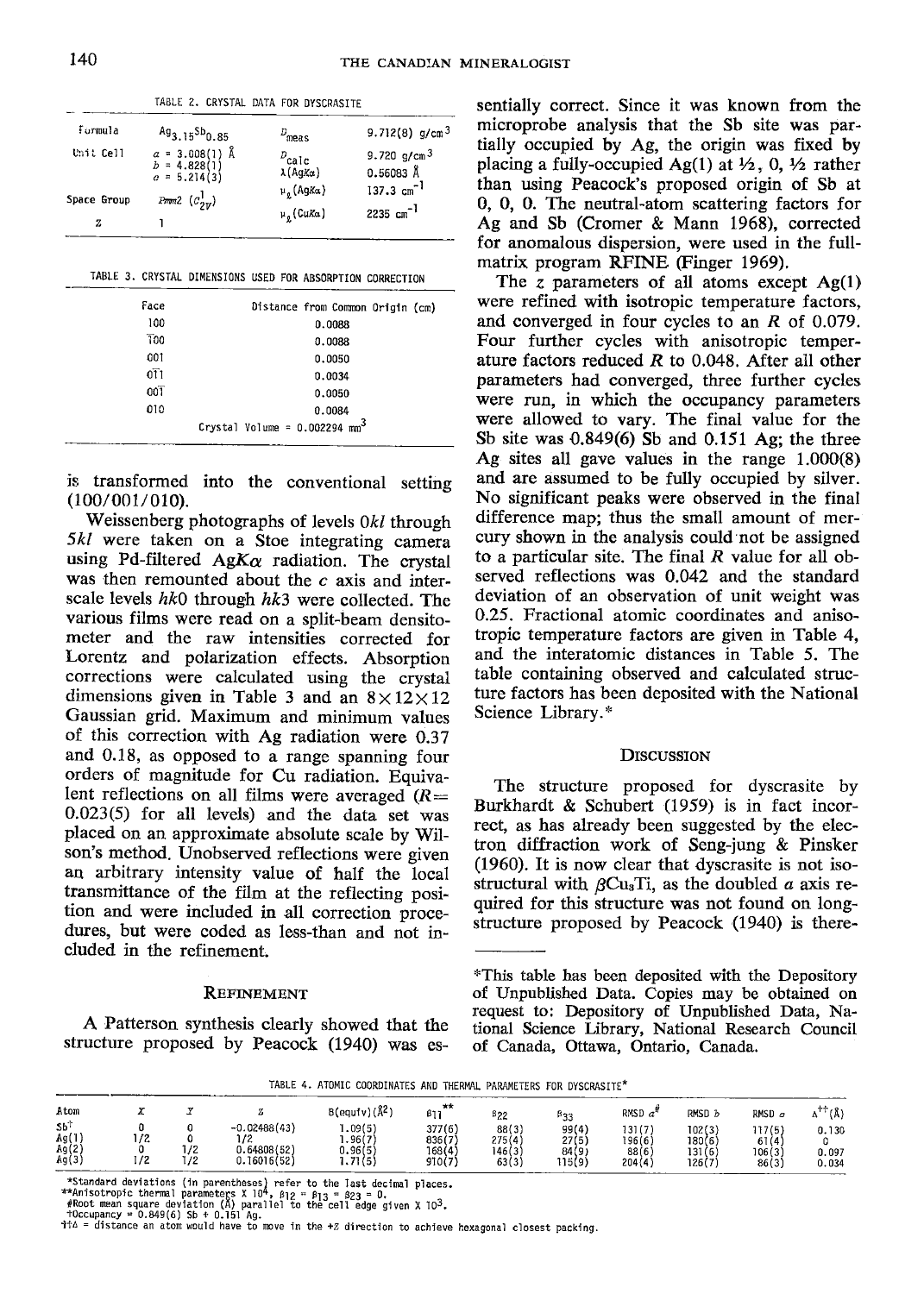|                               | TABLE 5. INTERATOMIC DISTANCES FOR DYSCRASITE IN Å. |                         |                          |
|-------------------------------|-----------------------------------------------------|-------------------------|--------------------------|
| $Sb - Sb$<br>- Ag(1)          | $3.008***$<br>$3.123(3)$<br>2.898(3)                | $Ag(1) - Ag(2) - Ag(3)$ | $2.947(2)$<br>$2.995(3)$ |
| - Ag(1)<br>– Ag(2)<br>– Ag(3) | $2.956(3)$<br>$3.003(4)$                            | Ag(2) - Ag(3) +         | $2.955(4)$<br>3.064(4)   |

\*Standard deviations (in parentheses) refer to the last decimal

Diace<br>\*\*All atom pairs of the same species have the *a*-cell translation of<br>2 nons R  $+$  Primed atoms are located in an adjacent cell along  $a$ .

fore confirmed; the refined structure is still in approximate hexagonal closest-packing, but the deviations found are somewhat larger than for his model and they are all in the same direction (Table 4 and Fig. 1).

On mineralogical grounds, the dyscrasite structure should be an ordered form of the allargentum structure. It is known from the work of Petruk et al. (1970) that natural allargentum from Cobalt, Ontario, is probably hexagonal close-packed, containing two atoms in a cell having  $a = 2.952$ Å and  $c = 4.773$ Å, with an average formula of Ag<sub>0.86</sub>Sb<sub>0.14</sub>, but no structural studies have been made. The relationship between the two unit cells is that  $a_d = a_a$  and  $b_d = a$  $c_{\alpha}$ ; two allargentum cells taken together are required to form dyscrasite. If the origin of the first allargentum cell is placed at 0,  $-1/4$ ,  $1/3$  in the dyscrasite cell, the conditions for closepacking are fulfilled with Sb at approximately  $\frac{1}{3}$ ,  $\frac{2}{3}$ ,  $\frac{1}{4}$  and Ag(3) at  $\frac{2}{3}$ ,  $\frac{1}{3}$ ,  $\frac{3}{4}$ . The second allargentum cell thus contains Ag(1) and Ag(2) in analogous positions. In effect, then, the  $c$ axis of allargentum is a 6<sub>3</sub> axis and there are 3fold axes through the  $\frac{1}{3}$ ,  $\frac{2}{3}$ , z and  $\frac{2}{3}$ ,  $\frac{1}{3}$ , z points of the cell; since it can be assumed from the powder diffraction studies of Petruk et al. that  $00l = 2n$ , the probable space group for allargentum is thus  $P6<sub>3</sub>$ .

In dyscrasite the same one of the six equivalent sites about the pseudo 6<sub>3</sub> axis is always filled by Sb, whereas in allargentum the occupancy of these sites is distributed randomly between Sb and Ag. A trivial calculation shows that if 50 dyscrasite cells are considered together, the exposure rotation photographs. The original resultant 100 allargentum cells will have the



FIG. 1. Projection along the pseudo  $6<sub>s</sub>$  axis of dyscrasite. The small crossed circle in the centre represents this axis, located at  $0, -\frac{1}{4}, z$  of the dyscrasite cell. Interatomic distances are shown for dyscrasite in Å, and the positions of the ideal hexagonal close-packed sites in allargentum are indicated by crosses within the thermal ellipsoids.